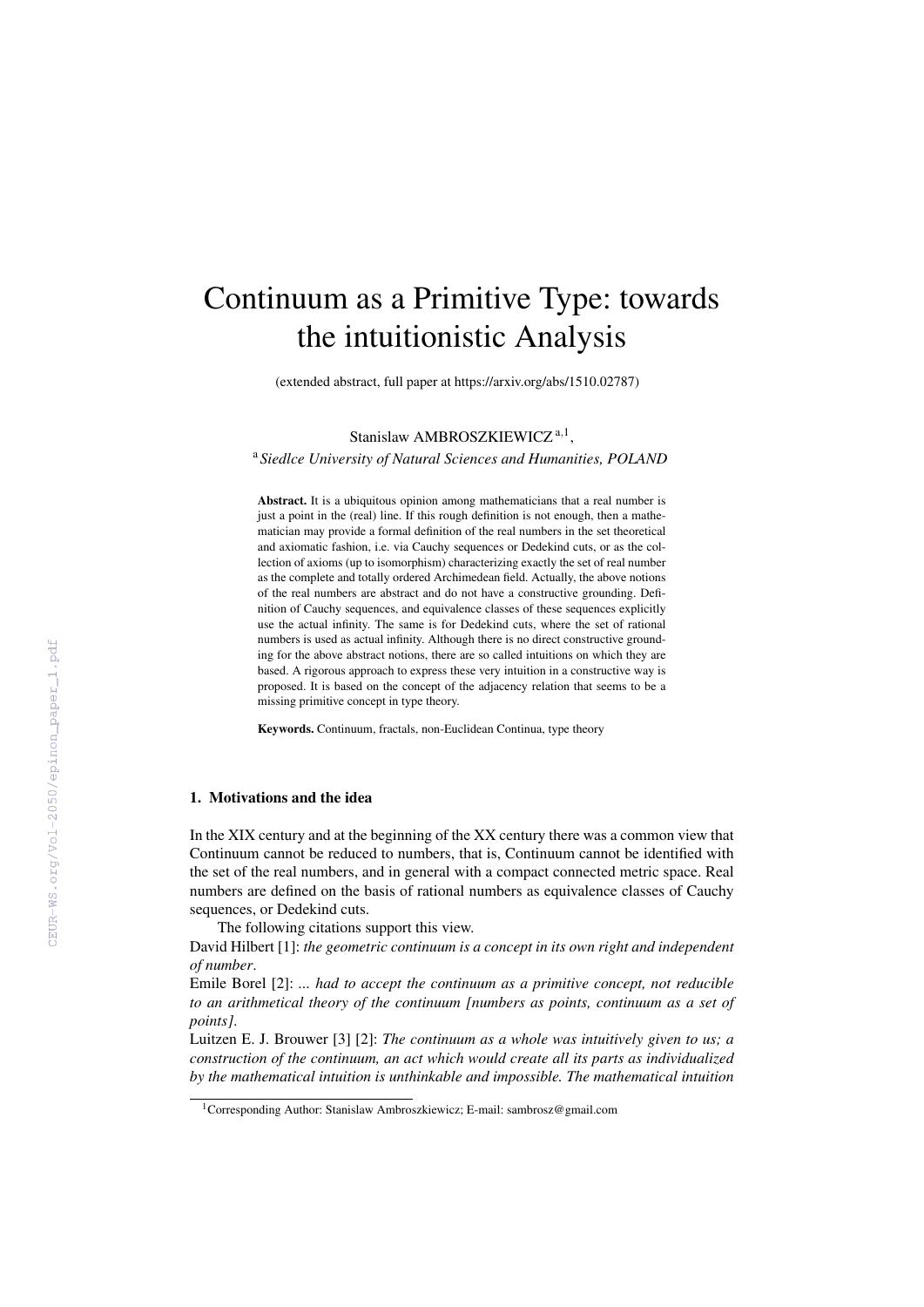*is not capable of creating other than countable quantities in an individualized way. [...] the natural numbers and the continuum as two aspects of a single intuition (the primeval intuition).*

Intuitively, continuum (as an object) can be divided finitely many times, so that the resulting parts are of the same type as the original continuum. Two adjacent parts can be united, and the result is of the same type as the original continuum.

Recently, see HoTT [5] , a type theory was introduced to homotopy theory in order to add computational and constructive aspects. However, it is based on Per Martin Löf's type theory that is a formal theory invented to provide intuitionist foundations for Mathematics. The authors of HoTT admit that there is still no computational grounding for HoTT. Robert Harper wrote [4]: *"... And yet, for all of its promise, what HoTT currently lacks is a computational interpretation! What, exactly, does it mean to compute with higher-dimensional objects? ... type theory is and always has been a theory of computation on which the entire edifice of mathematics ought to be built. ... "*

The Continuum is defined in HoTT as the real numbers via Cauchy sequences. Since the intuitive notion of Continuum is common for all humans (not only for mathematicians), the computational grounding of the Continuum (as a primitive type) must be simple and obvious. The grounding, proposed in the paper, is extremely simple, and may be seen as naive. Actually, it is based on the Brouwer's notion of Continuum. The introduced new primitive types along with constructors, primitive operations and primitive relations should be seen as the second part of the general framework for a constructive type theory presented in the paper *Functionals and hardware*, see https://arxiv.org/abs/1501.03043 .

Although mainly the grounding of the Euclidean Continua (the unit interval in particular) is presented in following section, the investigation has been extended to the generic notion of Continuum and various interesting related topological spaces. The main idea is simple and is based on W-types augmented with simply patterns of adjacency relation.

### 2. Are relations the missing primitive concept in type theory?

Relations may be introduced as functions with the Boolean type as co-domain. However, the Curry-Howard correspondence: *propositions as types* and proofs as objects of a type (i.e. the corresponding proposition) has strong intuitive computational meaning.

Martin-Löf's equality types  $I d_A(a, b)$  when parameterized, may be considered as a relation. However, can any important relation be constructed from these equality relations?

#### *2.1. Continuum without rational numbers*

Although the proposed approach concerns W-types in general, for the sake of presentation, let us consider only lists (finite sequences) of elements from some fixed finite collection, say *A* consisting (as an example) only of *a* and *b*. Let *a* and *b* be defined as adjacent. Let  $L_A$  denote the type of lists (finite sequences) over  $A$ . List are represented in the dot notation as  $c_1.c_2...c_k$  where  $c_i$  are elements of *A*.

The lists may be interpreted as the subintervals of the consecutive partitions of the unit interval [0; 1], i.e. *a* as  $[0; \frac{1}{2}]$  and *b* as  $[\frac{1}{2}; 1]$ , *a.a* as  $[0; \frac{1}{4}]$ , *a.b* as  $[\frac{1}{4}; \frac{2}{4}]$ , *b.a* as  $[\frac{2}{4}; \frac{3}{4}]$ ,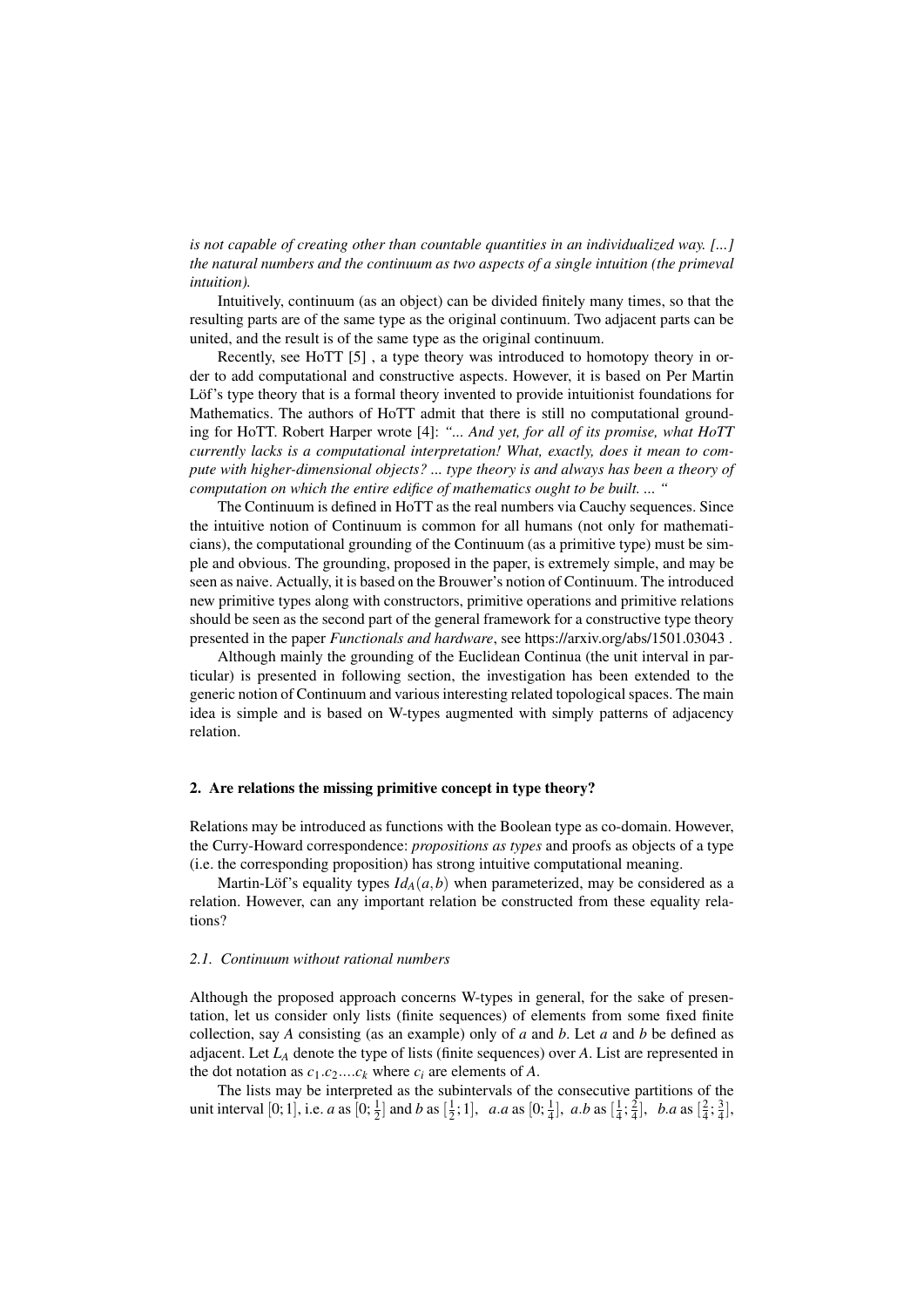*b.b* as  $\left[\frac{3}{4}, 1\right]$ , and so on. Then, the adjacency pattern of the lists of length *k* is determined by the adjacency of the sub-intervals resulting from the *k*-th division. However, it is a bit misleading because it is based on our intuition. The pattern of this adjacency (without referring to this intuition) is simple, and is defined as follows.

Let  $a < b$ . Then, the lexicographical order on the lists can be constructed. The pattern of adjacency (without the reference to intuitions) is defined inductively in the following way. For any list *x*, *x*.*a* and *x*.*b* are adjacent. Let *x*.*a* and *y*.*b* be of the same length and adjacent. If *x*.*a* precedes *y*.*b* in the lexicographical order, then *x*.*a*.*b* and *y*.*b*.*a* are defined to be adjacent. Otherwise, i.e. if *y*.*b* precedes *x*.*a*, then *y*.*b*.*b* and *x*.*a*.*a* are defined as adjacent.

The above adjacency pattern is the basis for inductive construction of the adjacency relation for the lists of length *k*, and then to extend the relation to all lists. That is, list *x* of length *n* and list *y* of length *m* (where  $m > n$ ) are defined as adjacent if there is a list *z* of length *m* such that *x* is a prefix of *z*, and *z* is adjacent to *y*. Let this adjacency relation be denoted by  $Adj_A^p$ , where  $p$  denotes specific adjacency pattern from which the relation is constructed. Let the type  $L_A$  augmented with  $Ad\,j_A^p$  be denoted by  $(L_A, Ad\,j_A^p)$ .

For the simple example above, the infinite lists (denoted by  $L_A^{\infty}$ ) can be interpreted as real numbers (modulo equivalence) from the unit interval. That is, prefixes of an infinite sequences, interpreted as intervals, converge to a point (singleton set). Two infinite sequences are equivalent (adjacent) if for any *k*, their prefixes of length *k* are adjacent.

Note that if the above pattern is extended with adjacency between border lists, i.e. for any *k* the lists  $(a.a...a)$  and  $(b.b...b)$ , of length *k*, are adjacent, then  $L_A^{\infty}$  is (modulo the equivalence) homeomorphic with the circle, i.e. 1-sphere.

The set *A* may be an arbitrary finite collection of primitive objects (nodes), and the adjacency relation between them may be represented by any connected graph. Also the patterns for constructing the adjacency relation on  $L_A$  may be more sophisticated like the ones that correspond to *n*-dimensional cubes, *n*-spheres, Möbius strip, Klein bottle, Sierpinski gasket and carpet, and many interesting fractals. In its generic form, a simple adjacency pattern determines (inductively) the adjacency graph on the lists of length *k* for any *k*.

In general case, the adjacency  $Adj_A^p$  defines natural topology on the quotient set of infinite lists  $L_A^{\infty}$  by the equivalence relation  $\sim$ . Two infinite lists are adjacent if for any *k* their finite prefixes of length *k* are adjacent. The relation ∼ is defined as the transitive closure of this adjacency between infinite lists. Let this quotient set be denoted by *L* ∞ *A* /∼. The topology is determined by the definition of converging sequences of infinite lists, i.e. the sequence  $(c_{n_1}.c_{n_2}...c_{n_i}...)_{n:N}$  converges to  $c_1.c_2...c_i...$  if for any *i* there is *j* such that for all  $k > j$  the prefixes (finite lists of length *i*)  $c_{k_1} \cdot c_{k_2} \cdot \ldots \cdot c_{k_i}$  and  $c_1 \cdot c_2 \cdot \ldots \cdot c_i$  are adjacent. This definition can be extended to the equivalence classes of ∼. Note that any of such topological spaces is an abstraction of a W-type augmented with an adjacency pattern. Actually, such type is the grounding of the corresponding space. Functions on such augmented types, say from  $(L_A, Adj_A^p)$  into  $(L_B, Adj_B^q)$ , are interesting.

A function  $f: L_A \to L_B$  is defined as *monotonic* if for any lists *x* and *y* such that *x* is prefix of *y*, then  $f(x)$  is a prefix of  $f(y)$  or  $f(x)$  is equal to  $f(y)$ . Monotonic function *f* is *strict* if for any *x* there is *y* such that *x* is a prefix if *y*, and  $f(x)$  is not  $f(y)$ . A strict function  $f: L_A \to L_B$  is defined as *continuous* if for any adjacent lists *x* and *y*, the lists  $f(y)$  and  $f(x)$  are also adjacent.